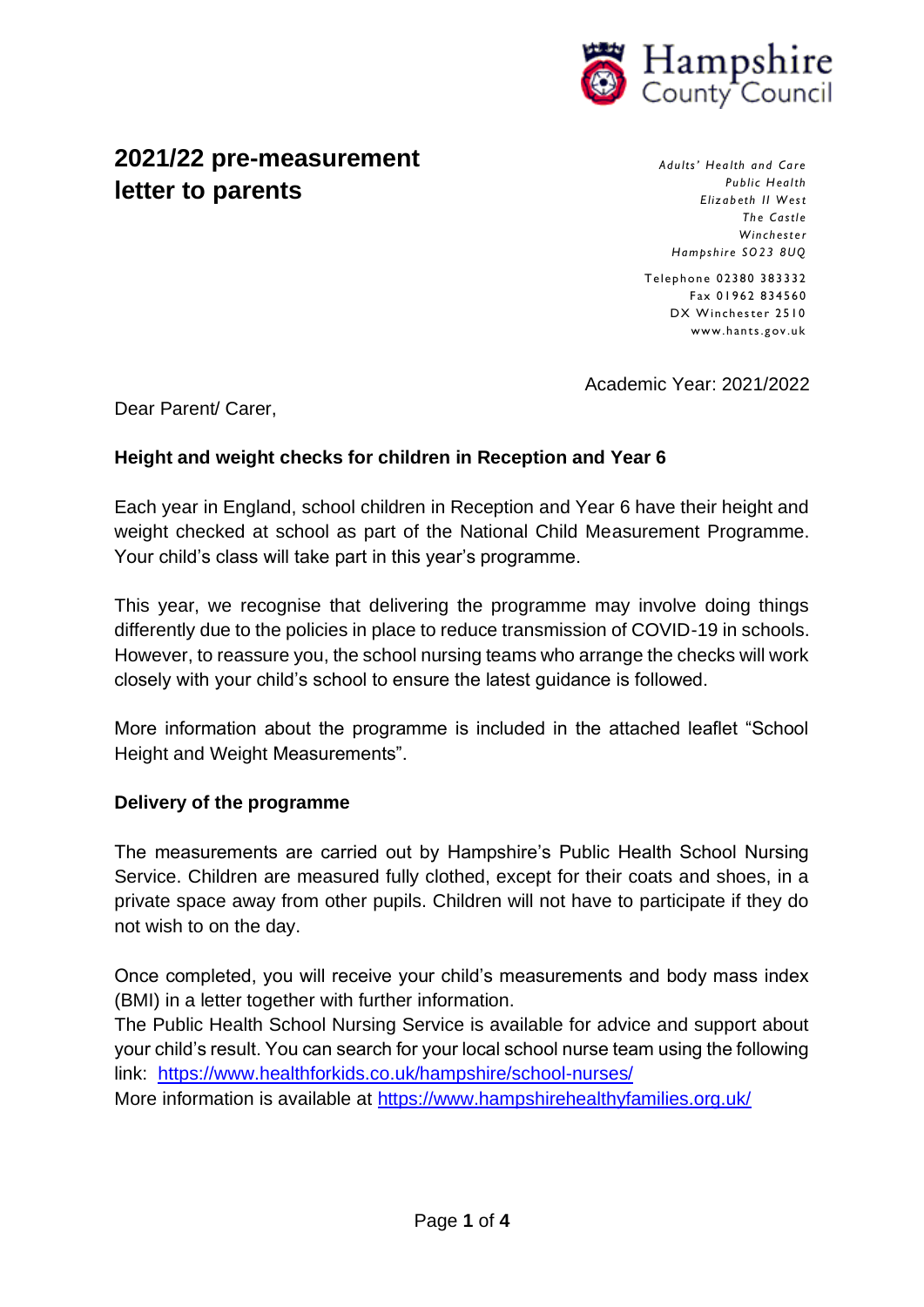

#### **How information is used**

It is helpful to have a good understanding of how children are growing so that the best possible advice can be provided for you and your family. BMI is the most useful and straightforward way to assess weight. Helping children to achieve a healthy weight is both a national and local priority and this programme of weighing and measuring can help to identify where additional support could be offered to families.

All information is treated confidentially and held securely by the School Nursing Service, the Child Health Information Service (both provided by Southern Health Foundation Trust) and Hampshire County Council. It will not be shared with your child's school, school staff or with other children.

The information collected includes your child's height and weight measurements together with their name, date of birth, gender, home address and postcode, NHS Number and ethnicity. This information is needed to ensure the record is correct and can help to explain demographic factors affecting a healthy weight.

All the information collected about your child will be sent securely by Hampshire County Council to NHS Digital. NHS Digital is responsible for collecting health and care information to monitor NHS and social care services to improve the care provided to people across England.

NHS Digital will then anonymise the information and share it with Public Health England. Public Health England is responsible for working to protect and improve the nation's health.

Both NHS Digital and Public Health England will use the information from the National Child Measurement Programme to understand trends in child weight and body mass index (BMI). This helps with the planning of services to support healthy lifestyles in your area. No information will ever be published by NHS Digital or Public Health England that identifies your child.

If your child is now in Year 6 and was previously measured for the National Child Measurement Programme in Reception, NHS Digital may link your child's current and previous height and weight measurements. It may also link their measurements with other information it holds about your child such as any dental survey results or reasons for any hospital visits. Linking your child's information in this way helps better understand how and why the weight status of children is changing over time.

Anonymised information from the National Child Measurement Programme may also be shared by NHS Digital with other organisations, such as universities. This is to help improve health, care and services through research and planning. This information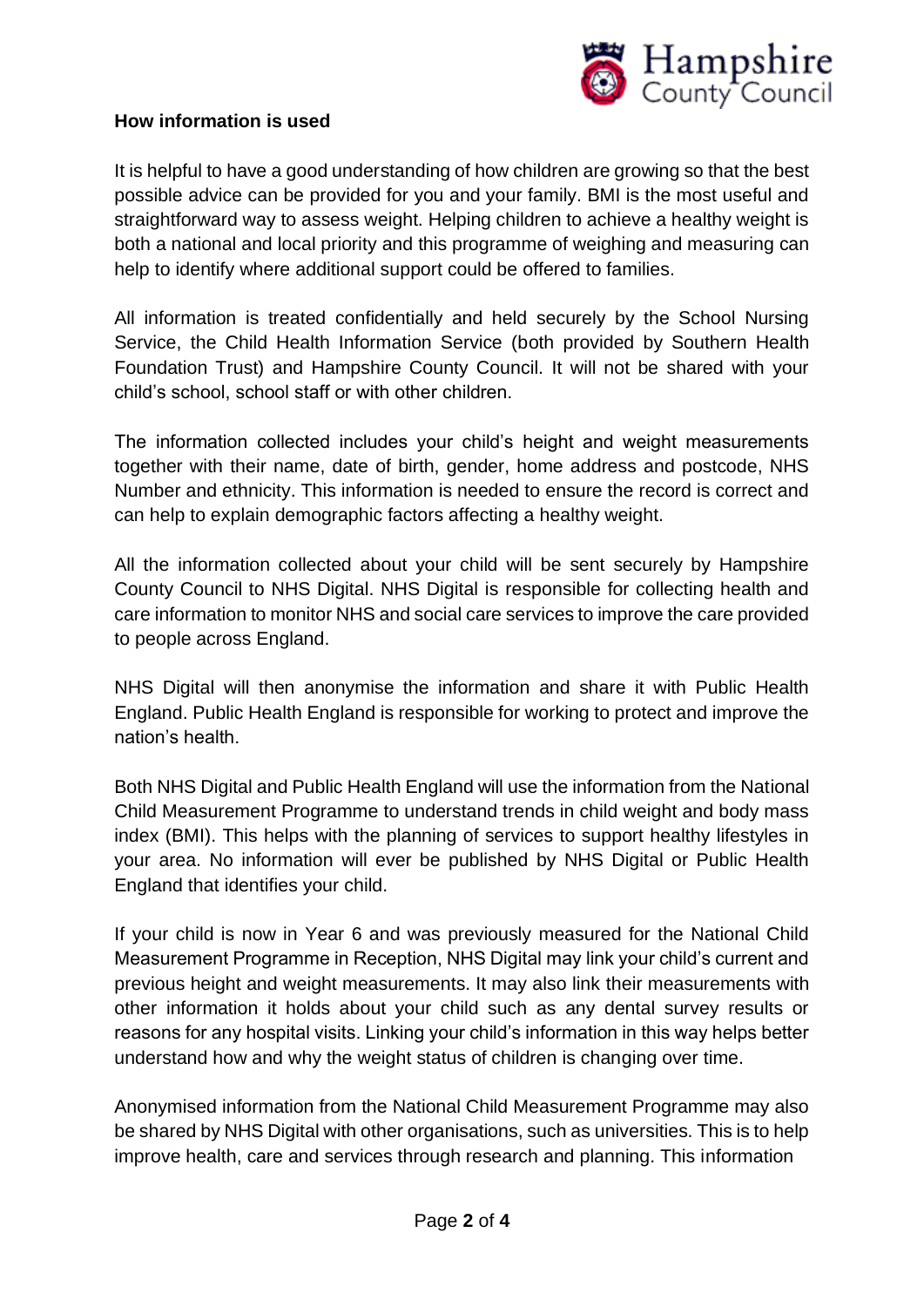

cannot be used to identify your child, and NHS Digital only ever shares information for research with the approval of an independent group of experts.

## **Withdrawing your child from the National Child Measurement Programme**

If you are happy for your child to be measured, you do not need to do anything.

If you do not want your child's height and weight to be measured, or your child has a medical condition that affects their height or weight, please let us know by writing a letter to your child's Head Teacher within two weeks of receiving this letter.

Children will not be made to take part on the day if they do not want to.

#### **Further information**

Further information about the National Child Measurement Programme can be found at [https://www.nhs.uk/live-well/healthy-weight/national-child-measurement](https://www.nhs.uk/live-well/healthy-weight/national-child-measurement-programme)[programme](https://www.nhs.uk/live-well/healthy-weight/national-child-measurement-programme)

Information and fun ideas to help your kids stay healthy can be found at <https://www.nhs.uk/change4life>

Information about how Public Health at Hampshire County Council collect and use information can be found at <https://www.hants.gov.uk/educationandlearning/dataprotection>

Information about how the Public Health School Nursing Service collect and use information can be found at<https://www.southernhealth.nhs.uk/privacy-notice>

Information about how NHS Digital and Public Health England collect and use information can be found at [https://digital.nhs.uk/about-nhs-digital/our-work/keeping](https://digital.nhs.uk/about-nhs-digital/our-work/keeping-patient-data-safe/how-we-look-after-your-health-and-care-information)[patient-data-safe/how-we-look-after-your-health-and-care-information](https://digital.nhs.uk/about-nhs-digital/our-work/keeping-patient-data-safe/how-we-look-after-your-health-and-care-information) and [https://www.gov.uk/government/organisations/public-health-england/about/personal](https://www.gov.uk/government/organisations/public-health-england/about/personal-information-charter)[information-charter](https://www.gov.uk/government/organisations/public-health-england/about/personal-information-charter)

Information about the organisations NHS Digital has shared information from the National Child Measurement Programme can be found at [https://digital.nhs.uk/services/national-child-measurement-programme](https://digital.nhs.uk/services/national-child-measurement-programme/)